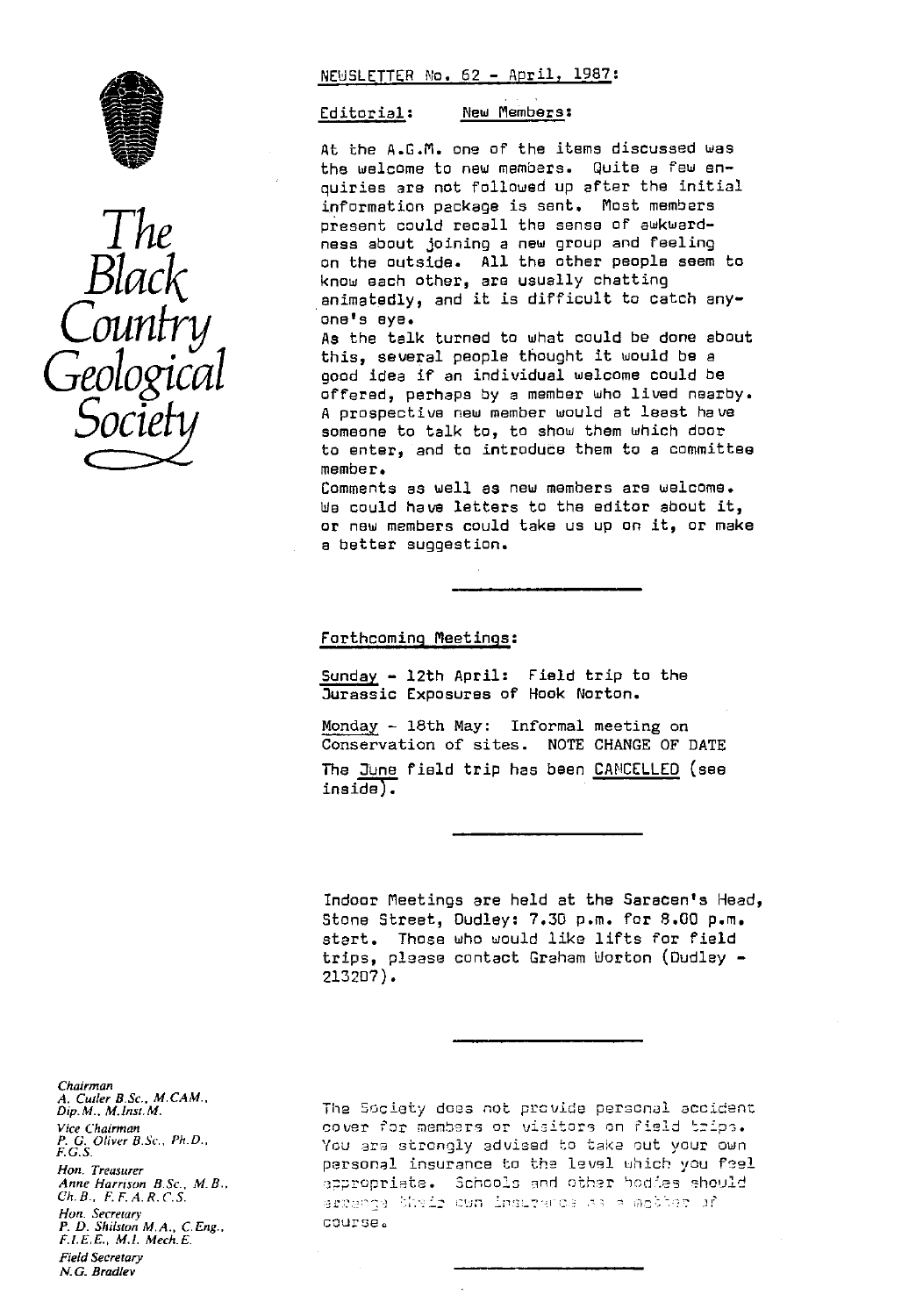#### Programme, 1987 :

Sunday, 12th April: Field trip to the Jurassic Exposures of Hook Norton. Leader Mr. Brian Boneham of the Geologists' Association, Midland Group. Meet 11 a.m. on the A422 on the outskirts of Wroxton, west of Banbury. G.R. SP 409 417. This is at a guidepost monument. Visits are likely to include a **number of 555I's,** where there will be no hammering.

**M o nday** ,\_ \_118th\_ **May :** Informal meet- **ing on aspects of conservation. It is expected that there will be 20 minute talks by members of** other organisations about their work, such as nature trails.

# Revised June Dates: (evenings)

Monday, 8th June: Field trip to Wren's Nest. Leader Paul Shilston. Meet at car park of King Arthur pub at 7 p.m. - junction of Priory **Road and** Birmingham New Road.

Monday, 22nd June: Field trip to the Wordsley area. Leader Alan Cutler - to see the geology and natural history of the area. 7pm. White Swan Pub, Brierly Hill Road, Wordsley opposite Swan Lane.

Monday, 6th July: "Ecology of the **Wenlock Reefs".** Talk by **Dr.Derek** Gobbett. This is particularly about Silurian reefs, and he will use material from Birmingham Univ.

September: Talk by Professor Graham Westbrook of Birmingham University about accretionary processes in the formation of the Barbados ridge. This will include sedimentary proc asses near deepocean trenches.

October: Field trip.

Monday, 16th November: Talk. Dr. R. Rradsheu "Geology & Philately". December: To be arranged.

Visit to Uolverhempton Art Gallen,

As mentioned in the editorial of

October, 1986, Rosemary Roden is willing to be at the Art Gallery at 11.00 a.m. on Saturday 23rd May to show BCGS Members around the Fraser Collection, and the making of the gallery to house it. The **original** party thoroughly recommend the trip, which ended with lunch at the Park Inn. There is a limit of ten people because of the size of the basement. Please contact Hilary Giltrap, Lapwarth (05643) 4114.

Coach trip to **Manchester University/ Museum - Geology Department and Lindow** Man exhibition. <u>Saturday, llth-July</u>. See page at and of newsletter for information.

"Tales of the River Bank." Talk by Dr. Lawlor, 19th January, 1987:

If this title conjures up lazy days of sunny river boating, and Ratty and Mole busy about their business, then you should have been at this lecture and found out about the really exciting things that do happen to river banks. Cr. Lawlor pointed out that he was a geographer, more particularly a fluvial geomorphologist, and not a geologist. He proceeded to give us a fascinating insight into his study of two rivers in South Wales. These were conveniently near the University of Swansea where he worked for his Ph.D. This was principally about bank erosion, why it happens and what can be done about it. This began with measuring and monitoring, and some - :e•gen-i **ts\_** methods were put into operation. These included small hinged cigar tins, about which he kept us guessing until the very end.

He asked questions about why rivers meander, why they had a particular course and flow, and why these changed. During flooding mass erosion takes place and deposits build up from the debris. Agricultural land is lost and boundaries alter, because these are often along rivers.

Then we came to the most exciting part, the formation of needle ice, or more correctly piprake. This builds up crystals if there is a flow of moistura compined with a night temperature of  $-$  1<sup>°</sup>C or  $-$  2<sup>o</sup>C and causes tiers of ice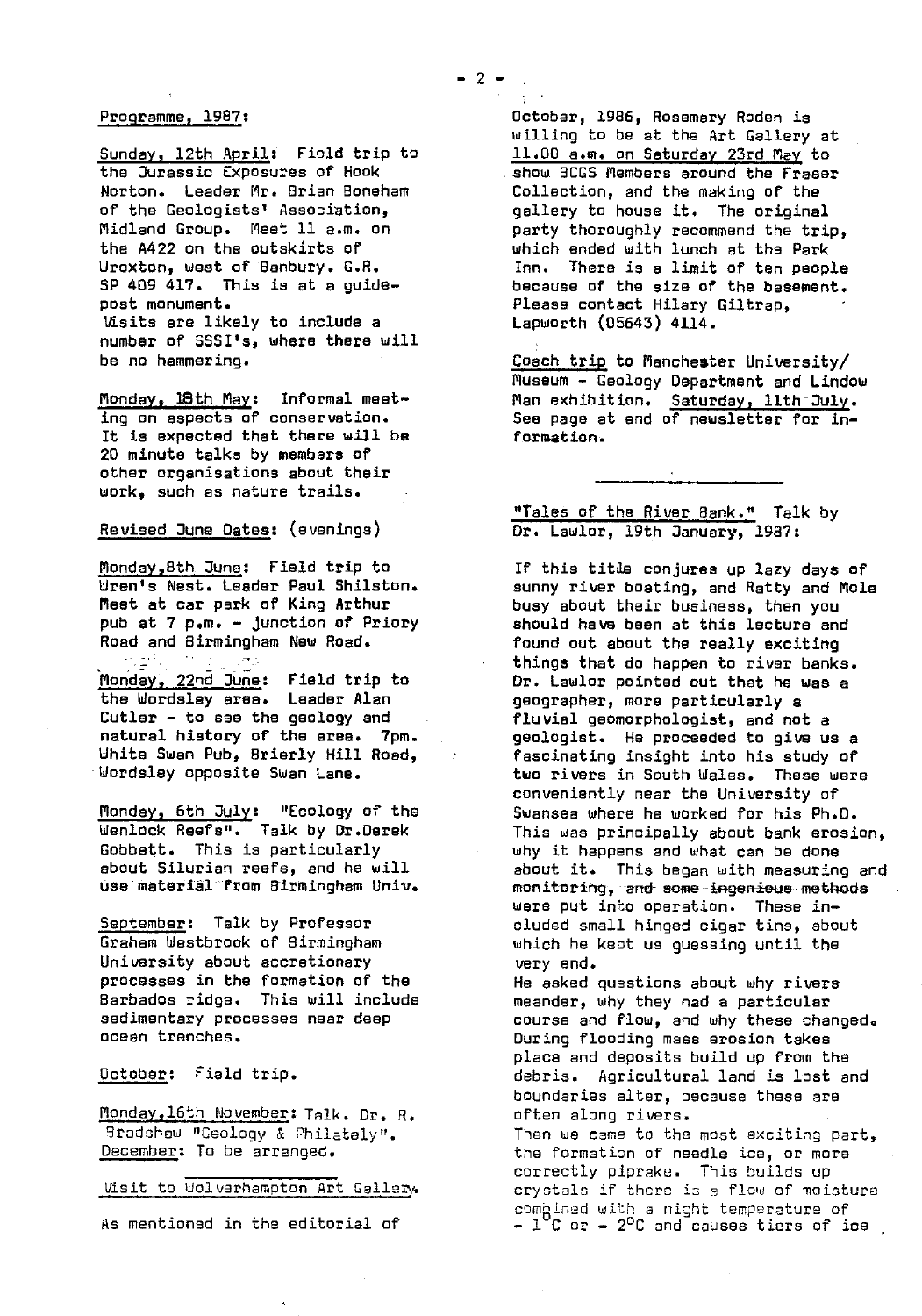to build up polycyclically. These Talk by Sheila Pitts. 8th Dec., 1986. include patches of dark bank material,<br>and even pebbles incorporated in it, and so the whole surface material be-<br>*comes very friable.* It settles back heavy rain or floods it is easily transform fault passing between the

his study of the River Ilston on the<br>Gower peninsula by driving pins into Gower peninsula by driving pins into The photographic tour began with the<br>the bank and monitoring the exposed approach to New Zealand via Tahiti, i erosion occurred during the winter fringing reefs. After landing at months of November to February, and and Aukland, friends met me and we tr

vulnerable areas. Best of all are and in and out of the waves.<br>smaller stones in wire cages or and in the community of the community of the community of the community of the smaller stones in wire cages or Christmas was spent in the city of of another as in steps. A new volcanoes of the area. Typical New technique has been developed using Zealand trees included the scarlet photogrammetry, in which a camera is pohutukawa, the ponge fern, and the posite bank, and degradation can be pine.<br>measured very accurately. This can be forth measured very accurately. This in the centre of North Island we ex-<br>should assist scientists and engine- in plored the ionimbrite plateau of Lake era to understand the stages and Taupe, and the world's largest geo- courses of bank erosion.<br>The river studied had an equable the humpy Cassna flight quer the pearby. The river studied had an equable bumpy Cessna flight over the nearby<br>climate, and average values for bumpy Cessna flight over the nearby the findings could well appl

other rivers.<br>The evening was delightfully dif-<br>I crossed C The evening was delightfully dif- I crossed Cook Strait on New Year's Day sorry he ever took that photograph. the ophiolite zone, where the high<br>The idea was that they should catch chromite areas had little vanetati

New Zealand Geology and Scener<sup>y</sup>

This talk began with map demonstrations<br>of the various parts of New Zealand as comes very friable. It settles back seen on a five week tour. A brief geo-<br>on the bank as 'draping' and only a strategical summary included New Zealand's on the bank as 'draping' and only a logical summary included New Zealand's<br>little falls in the river, but during a plate margin location, with the Alpine little falls in the river, but during the plate margin location, with the Alpine<br>heavy rain or floods it is easily the transform fault passing between the eroded.<br>Dr. Lawlor measured bank erosion in active northern Benioff zone dipping to<br>the west, and the less active southern the west, and the less active southern<br>zone dipping to the east. the bank and monitoring the exposed approach to New Zealand via Tahiti, where length of the pins. Most of the and views from the plane showed atolls and length of the pins. Most of the views from the plane showed atolls and<br>erosion occurred during the winter and fringing reafs. After landing at months of November to February, and Aukland, friends met me and we travelled<br>variations in the river flow had al- north to the Bay of Islands. This is one variations in the river flow had al- correct to the Say of Islands. This is one<br>most no effect. most no effect.<br>With regard to the protection of flew Zealand's most beautiful areas, with regard to the protection of fluid of With regard to the protection of full of basaltic islands, arches, columns<br>wiver banks, we were shown a very sand polygons. Further north we saw a river banks, we were shown a very and polygons. Further north we saw a<br>explicit slide of the use of old and dramatic mountain formed from a volca explicit slide of the use of old dramatic mountain formed from a volcanic<br>cars, which had resulted in deel dramatic plug. Cape Reinga was the furthest north cars, which had resulted in end plug. Cape Reinga was the furthest north,<br>acceleration of bank erosion. A straw there we looked down on the surf acceleration of bank erosion. A from where we looked down on the surf<br>much better type of protection is breaking on Ninety Mile Beach. The c much better type of protection is breaking on Ninety Mile Beach. The coach given by walls built of boulders in drove along it, between the huge dunes<br>vulnerable areas. Best of all are the and in and out of the waves. gabions, set back one layer on top Auckland, among the craters and shield delicate fronds of the Norfolk Island

should assist scientists and engine- plored the ignimbrite plateau of Lake climate, and average values for Tongariro National Park gave scope for spectacular photographs of snowy and smoking volcanoes. We later drove

ferent and fascinating. Oh: Those and joined a very good South Island tour. cigar tins - I think Dr. Lawlor was From Nelson we could see Mount Dun of<br>sorry he ever took that photograph. The ophiplite zone, where the bich *The idea was that they* should catch chromite areas had little *aegetetion.All* a measurable quantity of eroded around were typically steep 'razor back'<br>bank material. It was a good idea, a mountains. Our route south was mainly bank material. It was a good idea, mountains. Our route south was mainly along the Alpine Fault, across the mountains and down the Suller River gorge, Ivy Warren: passing Earthquake Hill. Here one of the' many earthquakes had blocked the river, P.S. Thank you, Ivy, and best briefly, and cut the road imprisoning a<br>wishes on becoming a new serve Newman tour bus for some months. The wishes on becoming a new Newman tour bus for some months. The passengers were lifted out by helicopter. and the incident is part of the way of life among such steep terrain. Road cuttings showed many miles of boulder . beds.

 $-7 -$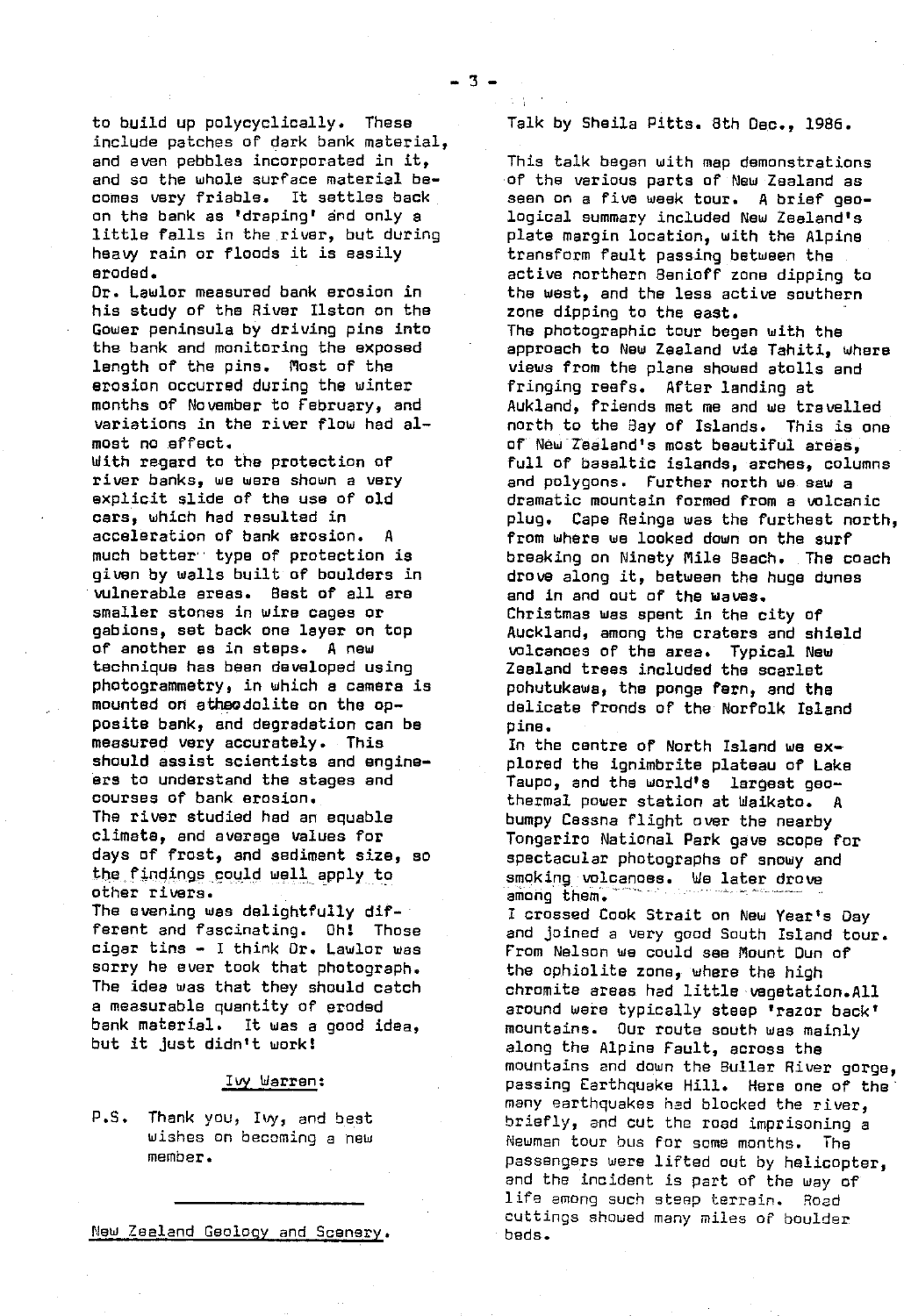*We visited* the horizontal limestone beds of the Punakaikai pancake rocks, and the coal and gold areas of the west coast. I'enjoyed panning gold, and seeing the jade-carving factory at Westport. We visited Milford Fiord, via the road tunnel and the sandflies, and saw the glaciers around Mount Cook and the Lake District. Enormous hydro-electric dams and penstock channels are landscaped and adapted for multiple use of **these** very scenic areas. The tour went as far south as Sluff, then up most of the east coast. For the last week in New Zealand I rejoined my friends in North Island. We went to Rotorua thermal area and Napier, where miles of present farmland had been heaved above sea level in the 1931 earthquake. The talk ended with more dramatic aerial photographs from a helicopter flight over Mount Tarewara, and into the 1886 fissure, and left the audience hovering over the steaming

Sheila Pitts:

town of Rotorua.

### Twelfth Annual General Meeting: 16th March, 1987:

The meeting began with apologies for absence, and the minutes of the last annual general meeting. The statement of accounts showed that income and expenditure were satisfactory, and likely to be so for next year The Chairman's report commented on the slight decline in membership,and the number of events and speakers over the year. In the field of conservation, after ten years of lobbying, the post of geological curator at Dudley Museum was approved, and Colin Reid was appointed, and attended the meeting to say a little about it. Sites of Special Scientific Interest are being re-notified under the National Perks and Access to Countryside Act, and two may not meet the new requirements. Castle Hill and

scheme for Sites of Importance for Nature Conservation. These proposals have been welcomed, and if successful locally, they may be extended nationally.

The meeting proceeded to the election of officers. Graham Worton is retiring as Field Secretary, with considerable reluctance, because of additional commitments and the likelihood of having to work away from the West Midlands shortly. He wants to continue as an ordinary committee member. John Easter was elected to succeed him as Field Secretary.

Hilary Giltrap has retired as a committee members, also because of extra commitments, but will continue to be involved with typing the newsletter. The vacancy is likely to be filled shortly by a co-opted member. All other officers were re-elected.

# Newly Preserved Geological Site:

On 21st November, 1986, a site was "opened" in the Corley Conglomerate part of the Enville Formation. This is located at Wickes Building Supply Store, on the Radford Road section of the Coventry Ring Road. Grid Ref. SP3316 7955. This is one of the largest exposures of Corley Conglomerate pebbles at their maximum development, indicating the existence of an upland *area east of Coventry* then. The pebbles, mostly limestones, have yielded marine fossils of Silurian age. Also, it shows the overlying sandstones, as all the strata dip westwards. Details from: 3. Crossling, Warwickshire Museum.

## Courses for the Public:

University of Bristol, Dept. of Extramural Studies, Wills Memorial Building, Queen's Road, Bristol 938 1HR. Tel: 0272 303030, ext. 4633.

- 1. New Liassic exposures Ilminster bypass. Sat. 13th Suns. £7.00. 585 0021 63.
- } 2. Liassic. Geology of the Gloucester area. Sat. 15th May. £7.00. G86 D009 53.

Rubery Road cutting are of local importance, and have been propcsod by Alan Cutler to be brought into the